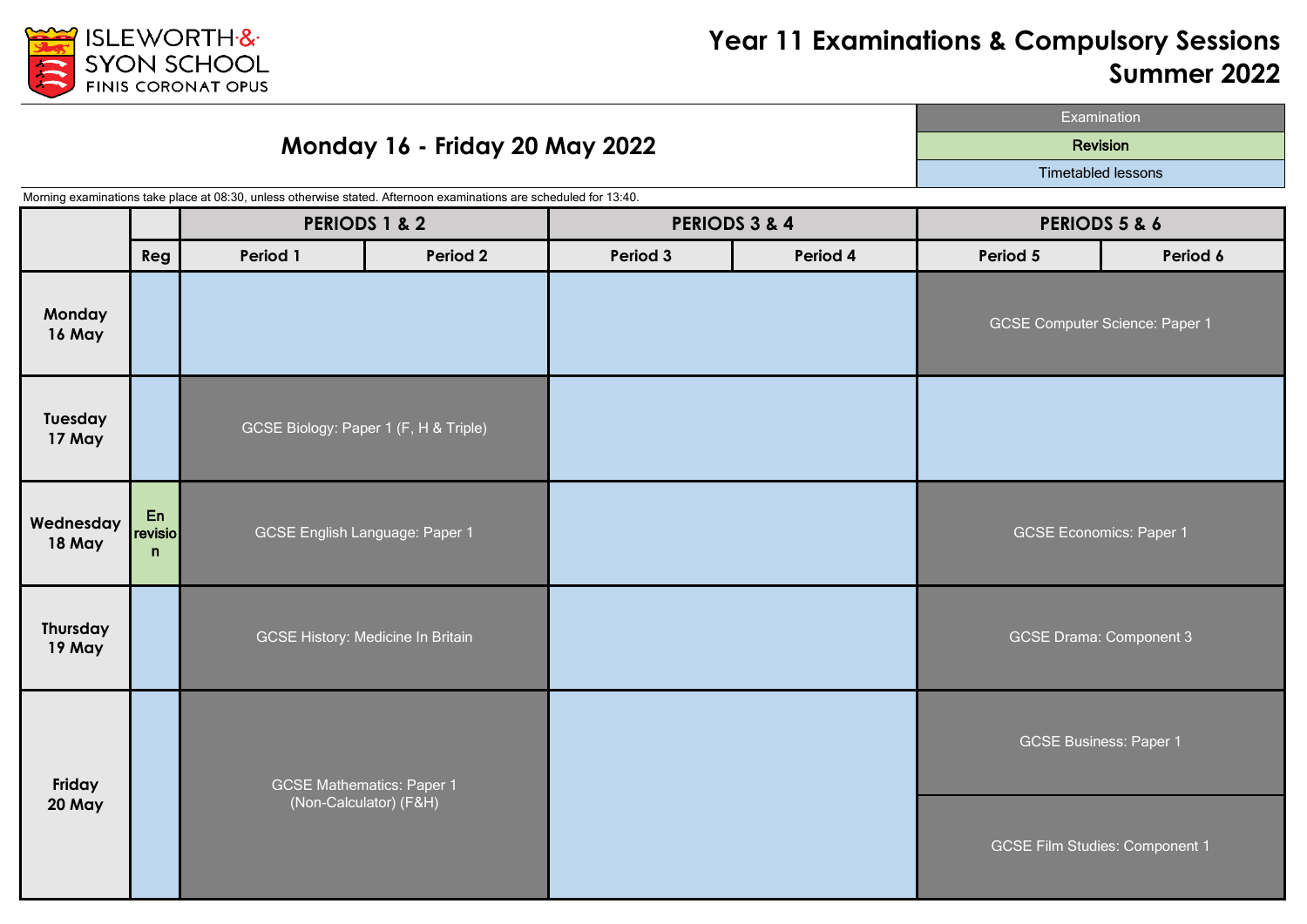

### **Monday 23 - Friday 28 May 2022**

Examination Revision

Timetabled lessons

Morning examinations take place at 08:30, unless otherwise stated. Afternoon examinations are scheduled for 13:40.

|                     |     | <b>PERIODS 1 &amp; 2</b>                             |          | PERIODS 3 & 4                  |           | PERIODS 5 & 6    |                                       |
|---------------------|-----|------------------------------------------------------|----------|--------------------------------|-----------|------------------|---------------------------------------|
|                     | Reg | Period 1                                             | Period 2 | Period 3                       | Period 4  | Period 5         | Period 6                              |
| Monday<br>23 May    |     | <b>GCSE Geography: Paper 1</b>                       |          |                                |           |                  |                                       |
| Tuesday<br>24 May   |     | <b>GCSE French: Listening &amp; Reading</b><br>(F&H) |          |                                |           | GCSE PE: Paper 1 |                                       |
| Wednesday<br>25 May |     | <b>GCSE English Literature: Paper 1</b>              |          |                                |           |                  |                                       |
| Thursday<br>26 May  |     | GCSE Spanish: Listening & Reading (F&H)              |          |                                |           |                  |                                       |
| Friday<br>27 May    |     | GCSE Chemistry: Paper 1 (F, H & Triple)              |          | All go home after<br>Chem exam | Computing |                  | <b>GCSE Computer Science: Paper 2</b> |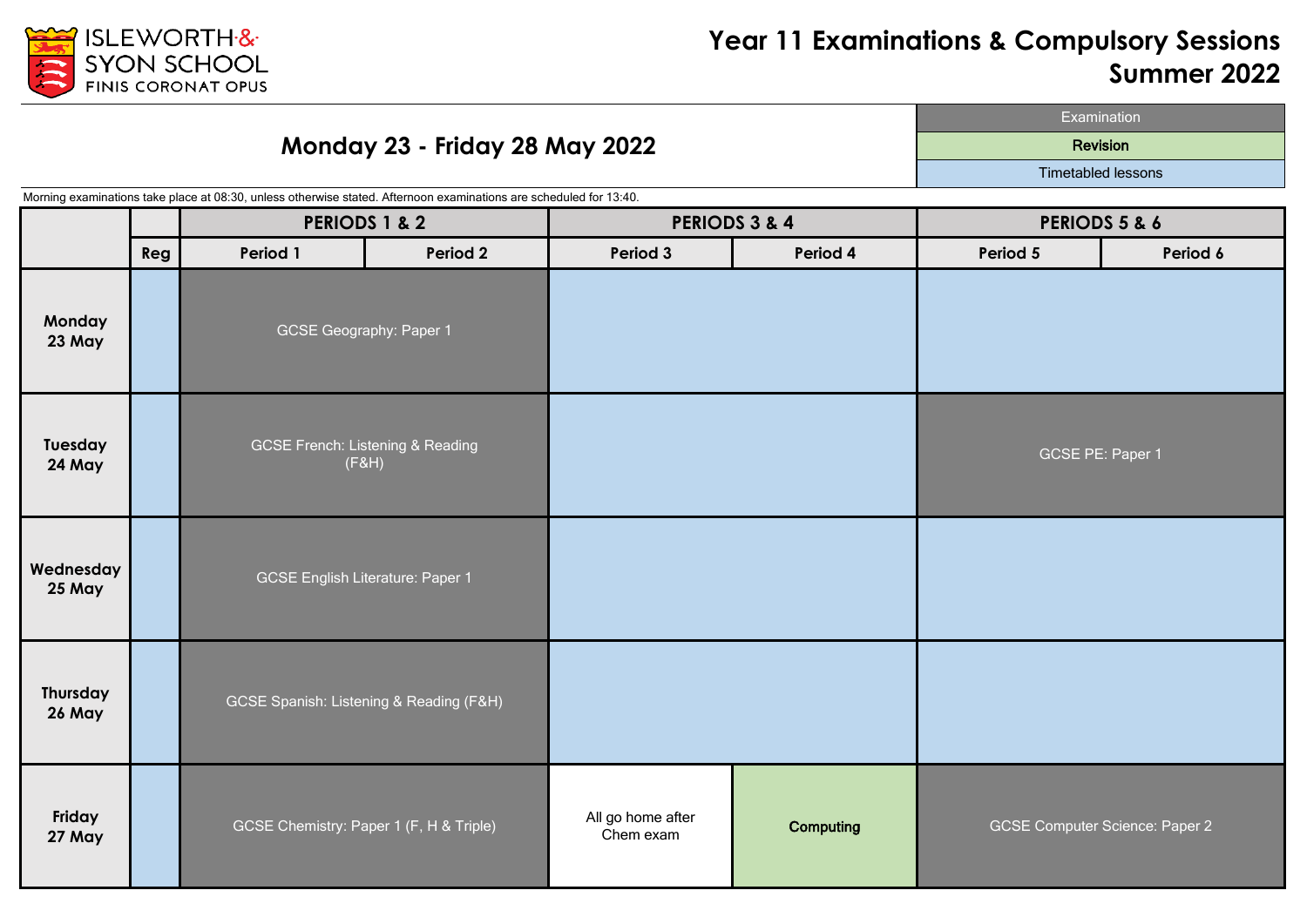

**Reg Period 1 Period 2 Period 3 Period 4 Period 5 Period 6** Geography / **History Tuesday 7 June English**<br>**7 June English** Business / Engineering / Music / **Geography Wednesday 8 June All Structure English Literature: Paper 2 History Product Product Product Product Product Product Product Product Product Product Product Product Product Product Product Product Product Product Product Product Thursday 9 June** Physics **Physics Physics Physics Physics Physics Physics Physics Friday 11 June COSE English Language: Paper 2 GCSE PE GCSE PE GCSE PE GCSE PE** Examination **Monday 6 - Friday 10 June 2022** Revision **Monday 6 June** Maths / Film Business / Engineering / Music GCSE Film Studies: Component 2 **PERIODS 1 & 2 PERIODS 5 & 6 PERIODS 3 & 4** Morning examinations take place at 08:30, unless otherwise stated. Afternoon examinations are scheduled for 13:40. GCSE Economics: Paper 2 GCSE English Literature: Paper 2 GCSE History: The USA GCSE PE: Paper 2 GCSE Physics: Paper 1 (F, H & Triple) GCSE Geography: Paper 2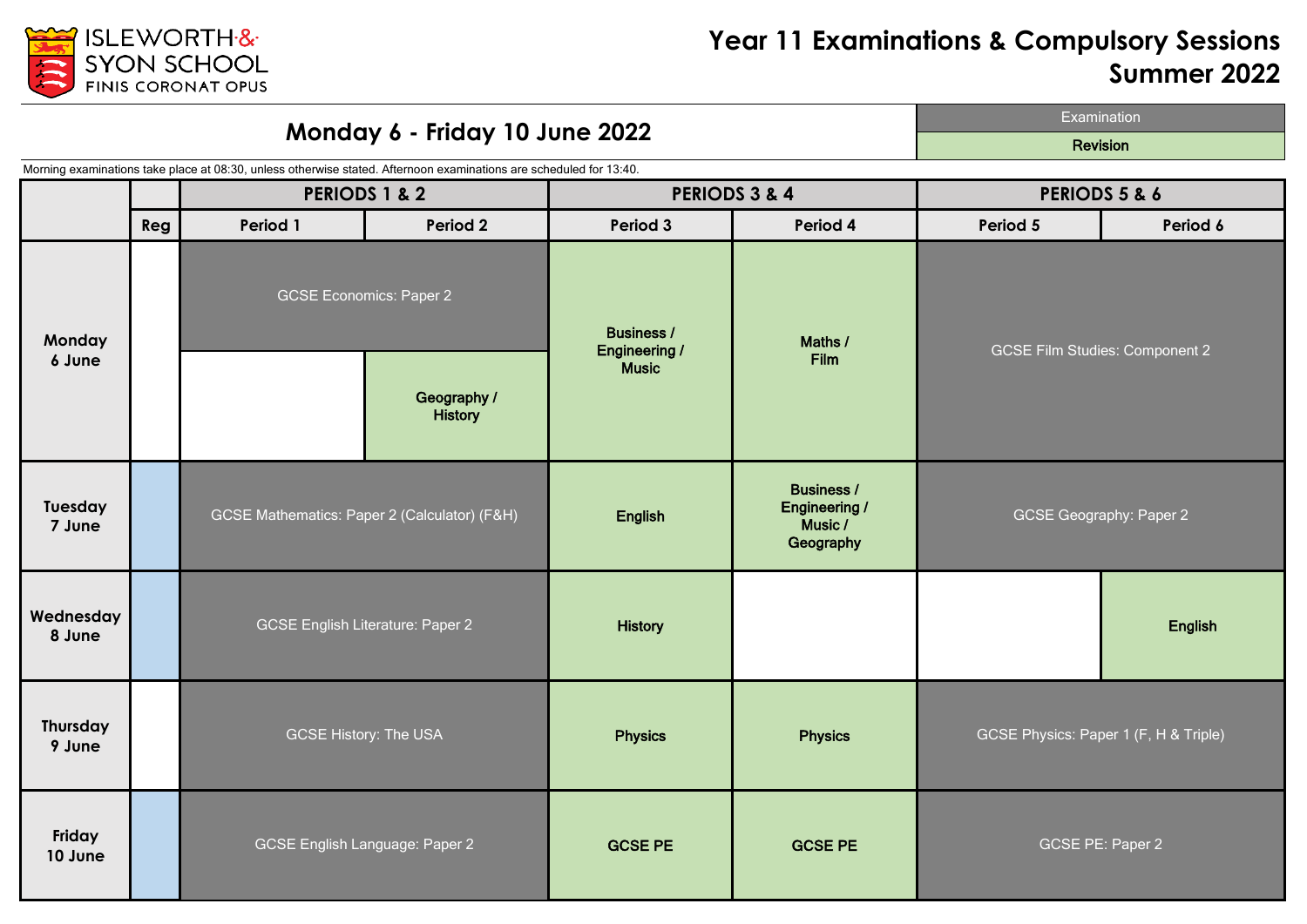

| Monday 13 - Friday 17 June 2022 |     |                                                                                                                                                |                 |                                                                          |                     | Examination                           |          |
|---------------------------------|-----|------------------------------------------------------------------------------------------------------------------------------------------------|-----------------|--------------------------------------------------------------------------|---------------------|---------------------------------------|----------|
|                                 |     |                                                                                                                                                | <b>Revision</b> |                                                                          |                     |                                       |          |
|                                 |     | Morning examinations take place at 08:30, unless otherwise stated. Afternoon examinations are scheduled for 13:40.<br><b>PERIODS 1 &amp; 2</b> |                 | PERIODS 3 & 4                                                            |                     | PERIODS 5 & 6                         |          |
|                                 | Reg | Period 1<br>Period 2                                                                                                                           |                 | Period 3<br>Period 4                                                     |                     | Period 5                              | Period 6 |
| Monday<br>13 June               |     | GCSE Mathematics: Paper 3 (Calculator) (F&H)                                                                                                   |                 | Geography /<br><b>Business /</b><br><b>Engineering /</b><br><b>Music</b> | <b>Business</b>     | <b>GCSE Business: Paper 2</b>         |          |
| Tuesday<br>14 June              |     | <b>GCSE Geography: Paper 3</b>                                                                                                                 |                 |                                                                          |                     | <b>Biology</b>                        |          |
| Wednesday<br>15 June            |     | GCSE Biology: Paper 2 (F, H & Triple)                                                                                                          |                 |                                                                          |                     |                                       |          |
| Thursday<br>16 June             |     |                                                                                                                                                |                 |                                                                          | French &<br>Spanish | <b>GCSE French: Writing (F&amp;H)</b> |          |
| Friday<br>17 June               |     | <b>GCSE Spanish: Writing (F&amp;H)</b>                                                                                                         |                 |                                                                          | Chemistry           |                                       |          |